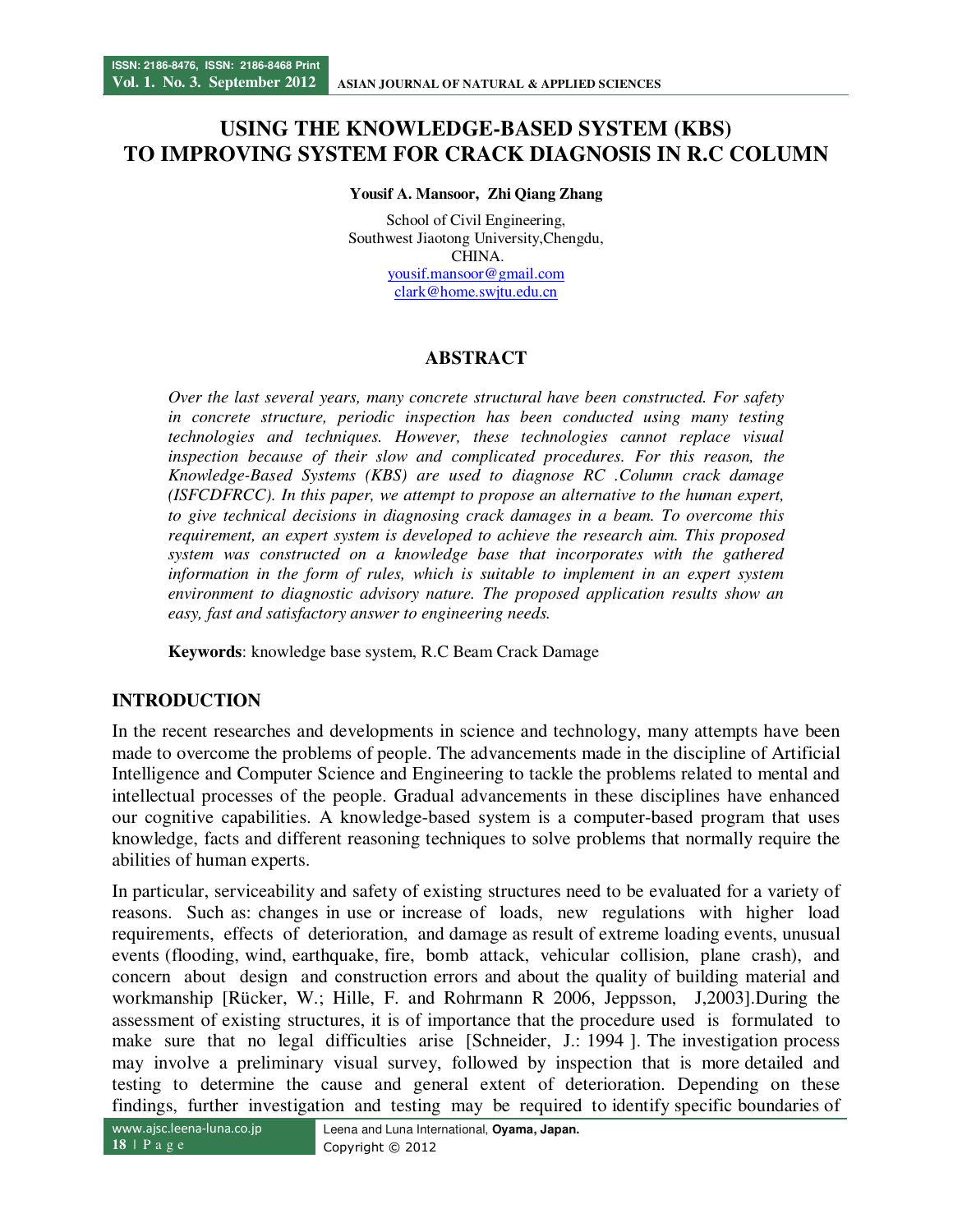deterioration or potential deterioration. The information gathered during the investigations is used to provide understanding of the mechanisms that cause deterioration, the severity and extent of defects, and the implications for repair or other rehabilitation strategies [Jeppsson, J,2003].

Schneider [1994], suggests that the key issue when assessing an existing structure is safety, and the options available for the assessing engineer are shown in Figure 1. A large responsibility is placed on the assessing engineer. In Bridge Slab-Expert, Shahhossaini designed expert system to identify causes and distresses in bridge concrete slabs in Persian Gulf region. It can predict realistically the condition and status of concrete bridge decks, including the determination of remaining service life [Shahhosseini, V. 2006]. Rajabi developed expert system for assessment of deterioration of concrete cap piles in a commercial port in south of Iran. These computer programs are considered as a decision-making tool and to be comprehensive computerized expert systems that give recommendations on concrete structures in Persian Gulf region [Rajabi, H. 2007].

The proposed program ((ISFCDFRCC).) asks series of questions about the concerned problem and gives appropriate advice based on its store of knowledge. The knowledge uses to make up of either rules or experience information about the behavior of column that it of a particular subject domain. Such systems can be designed for specific hardware and software configurations.



**Figure 1: The key question for assessing engineering** 

### **INSPECTION OF CRACK**

Cracks can be categorized as vertical, horizontal, shear or compound crack. A vertical crack is linear type and parallel to the central line of the column. A horizontal crack is also linear type but orthogonal to the central line. A shear crack is diagonal to the central line, and a complex crack is combination of all of the other cracks. The proposition is 54% vertical and 27% horizontal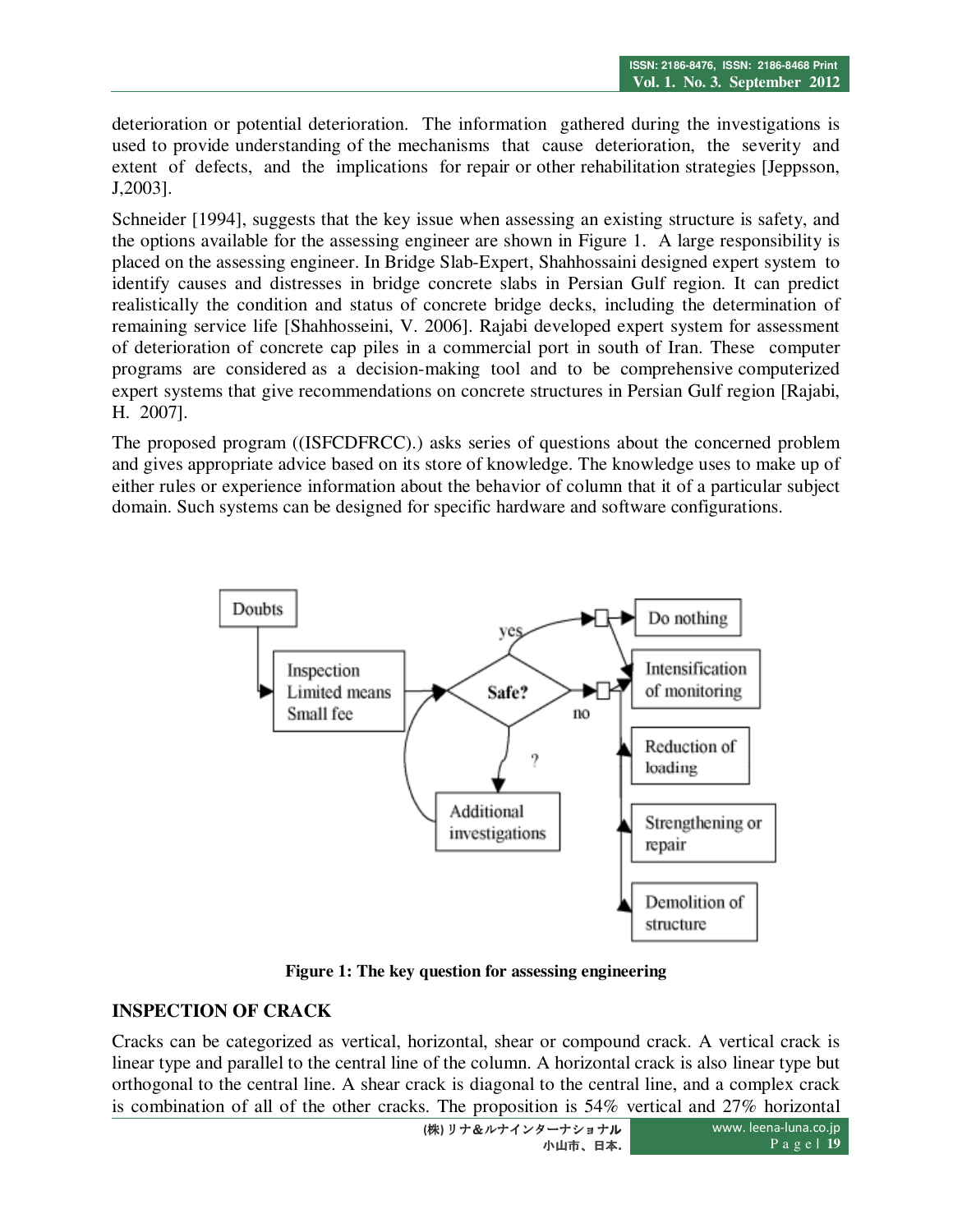therefore; the proposed system targets the inspection of vertical, horizontal and shear crack [.Jung, L., Kim, J.-G., and et. 1996].

# **IDENTIFICATION OF PROBLEM**

General, in this study there are three results for diagnosis:

- 1. Simple crack damage, which achieved by the following criteria:
	- There is no spalling and deflection or underside of arch at the R.C column.
	- The cracks type is hair crack.
	- The strength without any reduction
- 2. Moderate crack damage, which achieved by the following criteria:
	- There is spalling without any corrosion in steel.
	- The cracks width is near to 0.13 mm.
	- The small reduction in strength.
- 3. Severe crack Damage, which achieved by the following criteria:
	- There is spalling and deflection or underside of arch with corrosion in steel.
	- The width of crack is more 0.35 mm
	- The strength is more reduction.

### **INVESTIGATION OF REINFORCED COLUMN**

Any investigation can conveniently be split into two stages:

### **Stage 1**

An initial survey to identify the cause of the problems.

### **Stage 2**

An extension of the stage 1 survey, perhaps using a limited number of techniques to identify the extent of the defects revealed by stage 1.

### **KNOWLEDGE ANALYSIS**

The analysis process to the acquired knowledge has been done continuously together with acquisition process. The Figure 1 shows the main menu for (ISFCDFRCC) application. The process of the diagnosis of the damages is applied as a menu-driven and question-and-answer, the process is composed of all steps as abstracted in the data flow diagram in the Figure 2.

### **KNOWLEDGE REPRESENTATION**

In this study, rules are used because they are the most common forms of statement in representing the knowledge. Each rule consists of one or more conditions, which, if satisfied, gives rise to one or more actions [Peter, Pak Fong Chan1997].

A rule can be expressed in the general form:

- IF (condition)
- THEN (conclusion or action)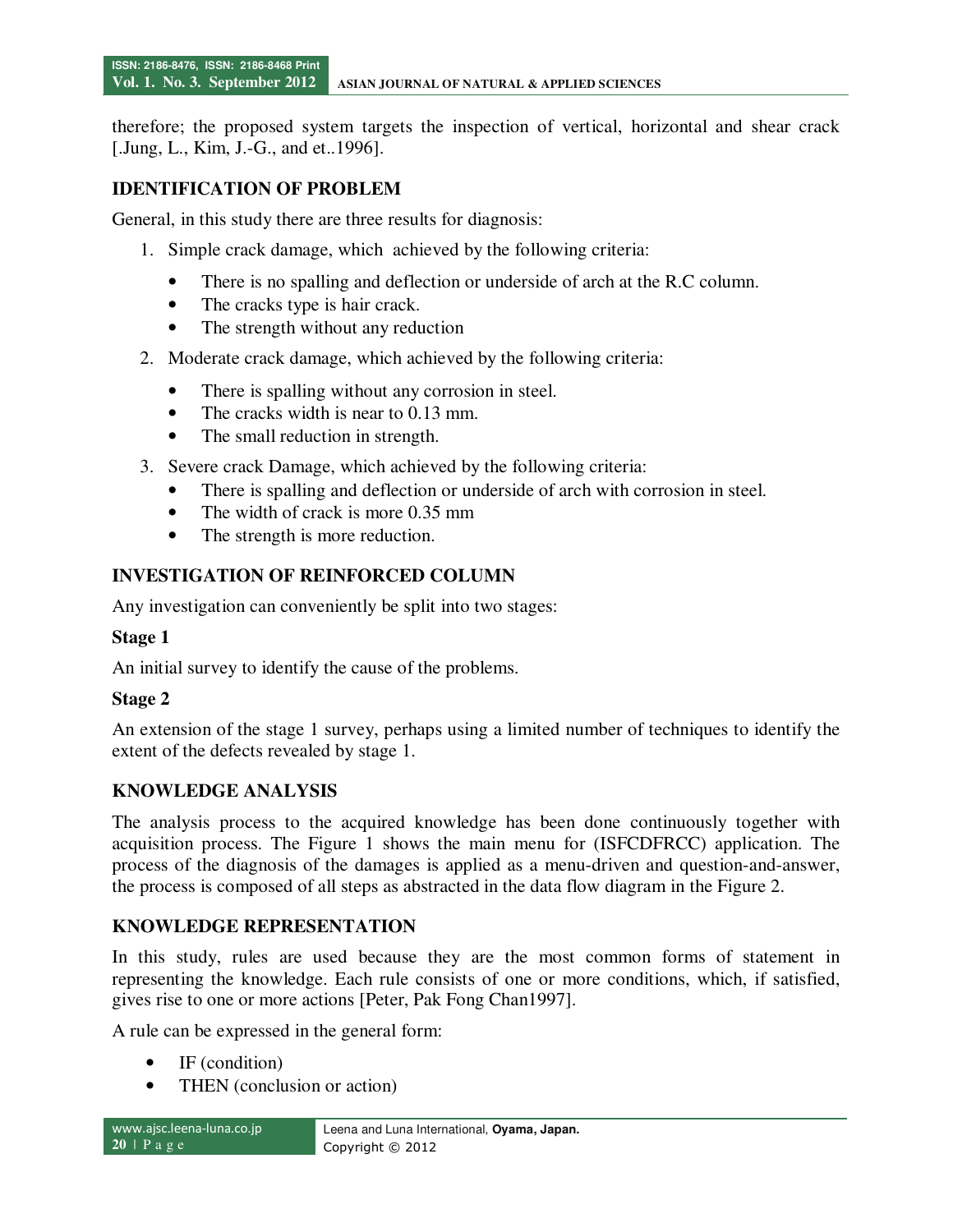Such rules are sometimes called "Production Rules" since they produce a result.



**Figure 2.ISDCFC Main Interface Window** 

### **Example**

IF the type of damages in the column is "cracking" AND the cracks appear on all the sides AND the cracks are "longitudinal" AND the cracks "follow the pattern of the reinforcement" THEN CAUSES. This flowchart starts with the main menu that includes the main types of column to be identified. For every type of these damages there are several choices and questions from which the type of the happened damage is specified. This method begins from the conditions or events until reaching the goals.

### **RESULTS OF THE SYSTEM**

The user interacts with the system through a user interface that simplifies communication and hides much of the complexity, such as the internal structure of the rule base. Knowledge system interfaces employ a variety of user styles, including question-and-answer, menu-driven, or graphics interfaces. The final decision on the interface type is a compromise between user needs and the requirements of the knowledge base and inference system. The heart of the expert system is the knowledge base, which contains the knowledge of a particular application domain. In a rule-based expert system this knowledge is presented in the form of if – then - rules. The knowledge base contains both general knowledge as well as case-specific information. The knowledge of the (ISFCDFRCC) knowledge system is represented as tree of rules contain all questions that user may be ask it to lead to the solution. The constructed tree is the space of a problem of the (ISFCDFRCC) knowledge system. The inference engine applies the knowledge to the solution of actual problems. It is essentially an interpreter for the knowledge base. In the production system, the inference engine performs the recognize-act control cycle. The procedures that implement the control cycle are separate from the production rules themselves.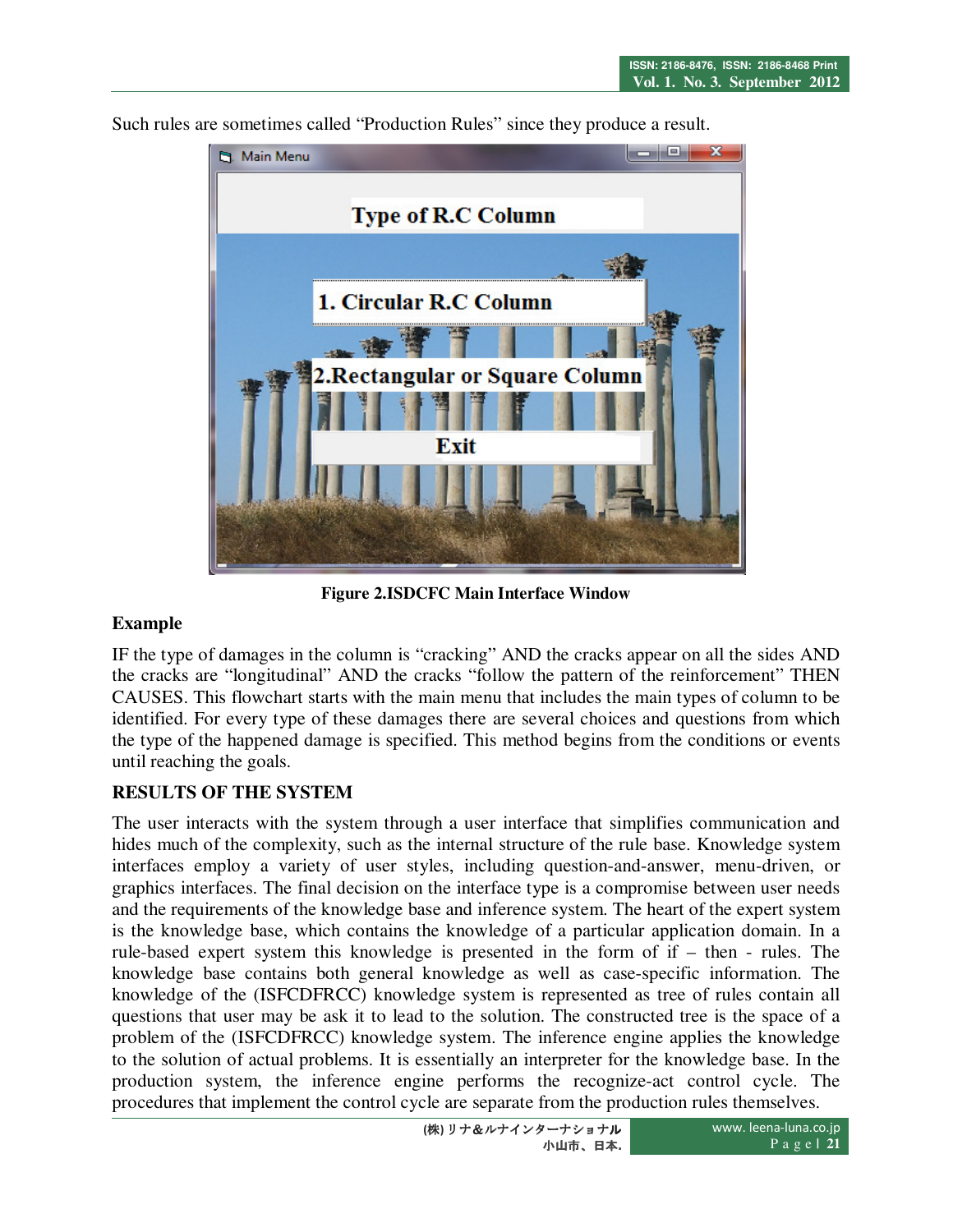In this (ISFCDFRCC) knowledge system we considered the Expert System Lifecycle. The procedure of the execution is begun with menu-driven to select the type of the simple R.C tunnel lining such as box, circulars tunnel. After this step there are a submenu used to select the type of the damage occur in the simple R.C column. The next step represents the scenario and dialog between the (ISFCDFRCC) knowledge system and the user. The scenario is done by the question-and-answer, where the expert system asks and the user answer until reach to the goal of the diagnosis.



**Figure 3.The Flow Chart Described the DCDRCTL Mechanism. (***continued***)** 

www.ajsc.leena-luna.co.jp **22** | P a g e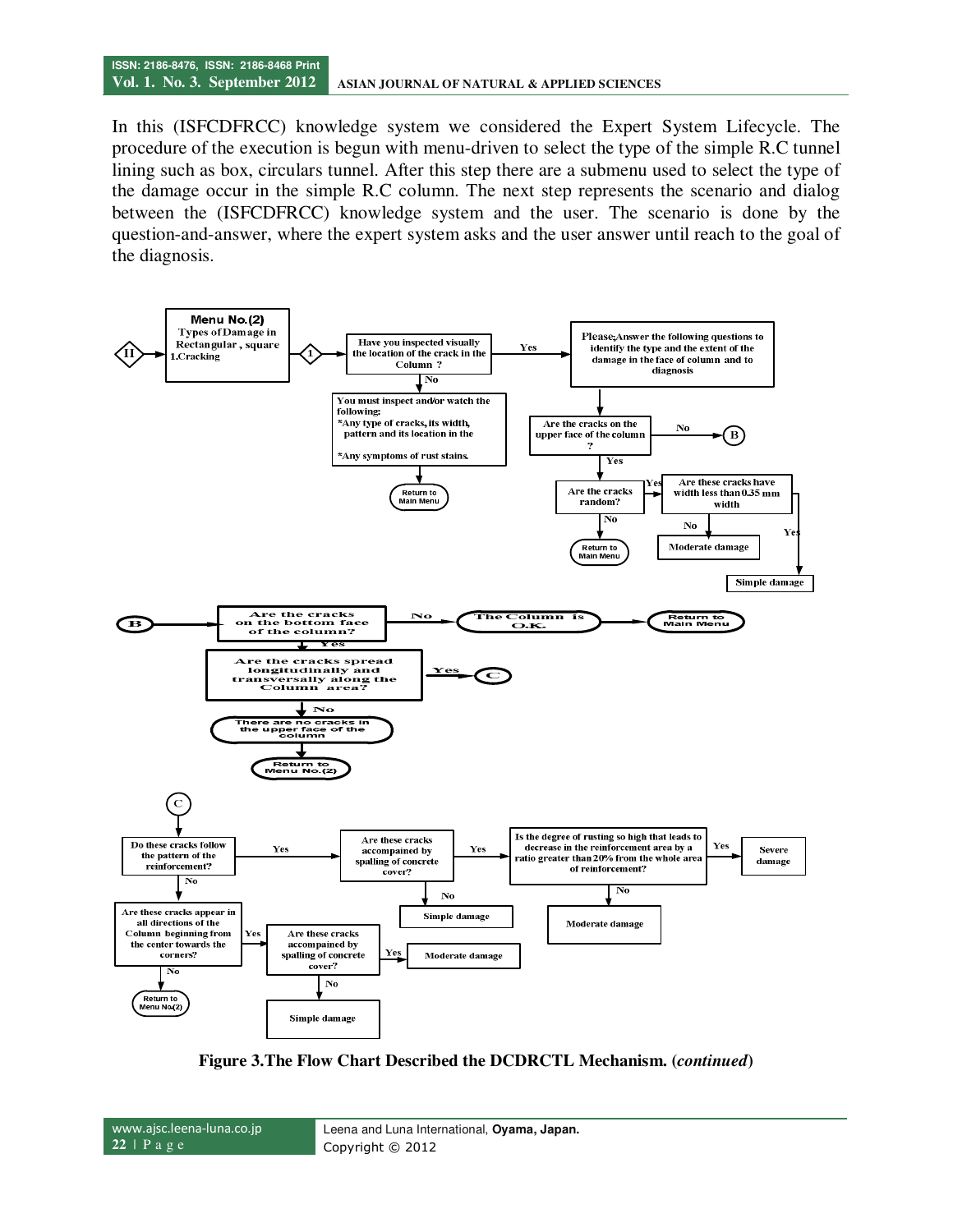

**Figure 3.The Flow Chart Described the DCDRCTL Mechanism.**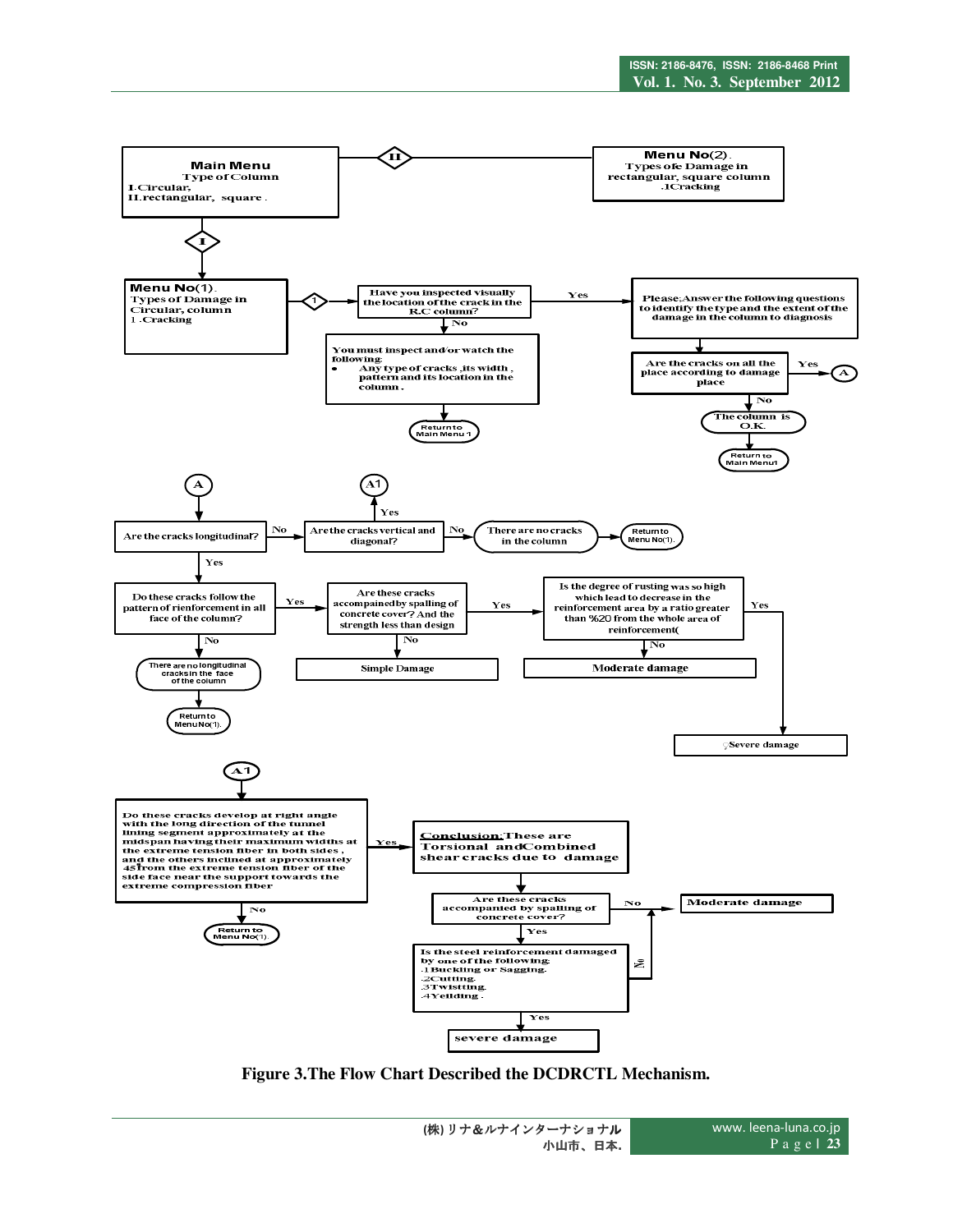### **CONCLUSION**

From the present theoretical study and depending on its results the following points are concluded:

- 1. The knowledge system (ISFCDFRCC). Developed in this work is a diagnostic advisory system that can be used as an alternative to the human expert, to give technical decisions in diagnosing crack damages in R.C. column.
- 2. The presented system was based on close visual inspections and simple measurements, it would pave the way for future research on condition evaluation of existing structures based on detailed investigations, and it may provide substantial assistance to more complicated works.
- 3. The most difficult stage of KBA system development is knowledge acquisition because the effectiveness, efficiency and reliability of the developed system highly depend on the quality and quantity of its knowledge base.
- 4. The decision on the type of damage taken by the system, is a multitask process which requires the user to provide the necessary information about the condition of the structural element gathered by both visual as well as technical tests.
- 5. The using of the (ISFCDFRCC).KBA system is easy, fast and give successful answer for engineer, because we take almost the perhaps damages in consideration.
- 6. The development of the (ISFCDFRCC) KBA system may be done by updating the knowledge base in the system without changing the inference engine.
- 7. It is recommended that the importance of each assessment criterion derived in this study should not be used as a fixed value but needs to be amended from time to time and from case to case to better reflect the situation characteristics and the opinion of the experts.

### **ACKNOWLEDGMENTS**

The authors acknowledge gratefully the support provided by Project (No.51078318) for the National Natural Science Foundation of China and Program (No.10-0667) for New Century Excellent Talents in University, and National key basic research development program (973 Program No. 2010CB732105)